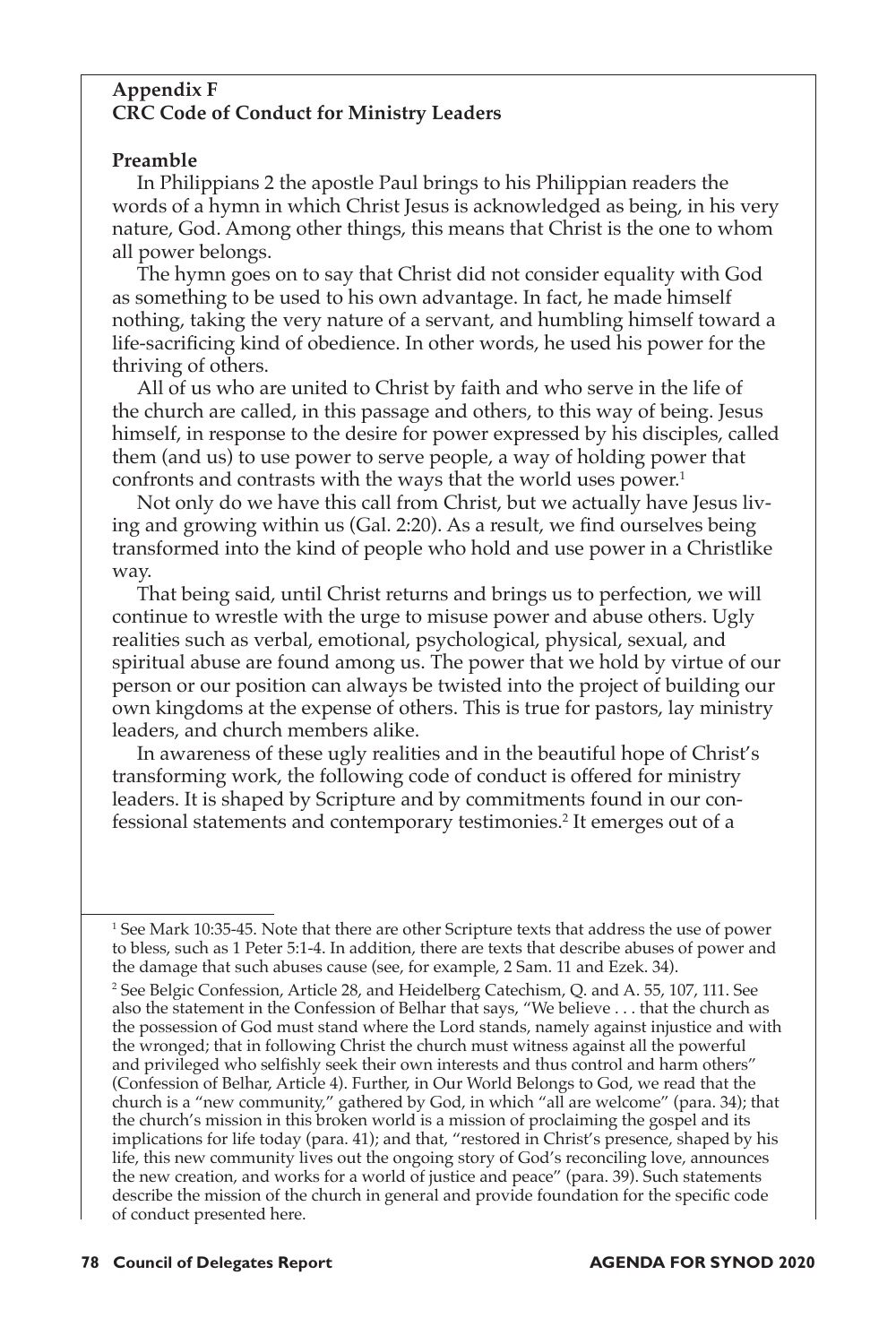response by Synod 2018 to patterns of abuse that had been brought to its attention $^3$  and is aimed at preventing such abuse in the future. May God's peace be among us.

#### **Code of Conduct**

Abuse of power is a misuse of position, authority, or influence to take advantage of, manipulate, or control. Abuse of power occurs when a person with power, regardless of its source, uses that power to harm and/or influence another for personal gain at the other's expense. All abuse by faith leaders within the church is also spiritual abuse and has spiritual impacts that often heighten the harm caused to individuals and to the family of God. (For more background, see *Acts of Synod 2019*, pp. 587-615).

As a ministry leader, I commit to the following:

# *Confidentiality*

 I will use confidentiality appropriately, which means I will hold in confidence whatever information is not mine to share.

 I will not use information shared with me in confidence in order to elevate my position or to depreciate that of others.

 My use of confidentiality will also be guided by mandatory reporting as required by law.

*Relational*

I will speak and act, in all my personal and professional relations, in ways that follow the pattern of Christ, who used his power to serve (1 Pet. 5; Mark 10; Phil. 2; 2 Tim. 4:2).

I will conduct myself with respect, love, integrity, and truthfulness toward all—regardless of position, status, race, gender, age, or ability.

To the best of my ability, I will contribute to an environment of hospitality.

*Financial*

I will ensure that funds are used for their intended ministry purposes.

 In all financial matters, including the acceptance of gifts, I will act with scrupulous honesty, transparency, and appropriate accountability.

I will appropriately use accepted accounting practices and regular reviews and/or audits.

<sup>3</sup> Bev Sterk's overture to Synod 2018, titled "Address Patterns of Abuse of Power That Violate the Sacred Trust Given to Leaders and Recognize How These Hinder Due Process and Healing," and appendices specifically related to it, can be found in the *Agenda for Synod 2018,* pp. 282-307 (see crcna.org/Synod Resources). The subsequent action of Synod 2018 was to form an "Abuse of Power Committee" to study "how the CRCNA can best address patterns of abuse of power at all levels of the denomination" (*Acts of Synod 2018,* pp. 523-24). The work of Synod 2019 related to this overture can be found in the *Acts of Synod 2019,*  pp. 794-96 (see crcna.org/Synod Resources). The particular recommendation calling for a code of conduct is recommendation 3, c (p. 795).